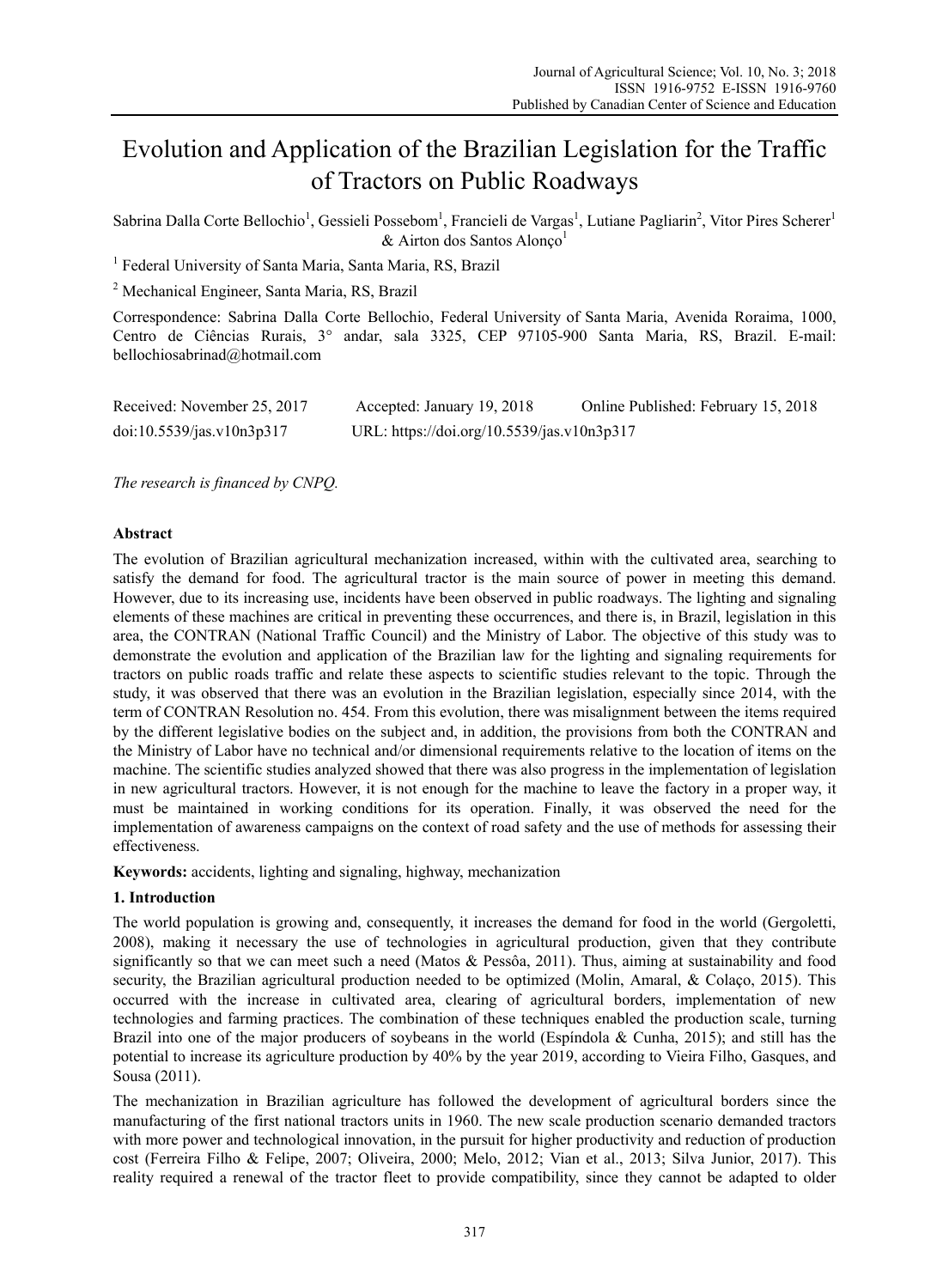machines (Ferreira Filho & Felipe, 2007; Vian et al., 2013). This way, Brazil presented in 2016 the newest tractor fleet composition of the past 29 years, with more than half of the machines with up to ten years of use, according to Bellochio et al. (2017).

The tractor is characterized as the main source of power for rural areas (Rinaldi et al., 2016), being widely used in agricultural activities. The increasing use of tractors in the agricultural mechanization process caused the evolution of safety measures. On the other hand, incidents remained. According to Silva (2015), the use of tractors contributes to placing the agricultural activity among the ones with the highest risk of accidents, and Fernandes et al. (2014) point out that working with tractors is highly susceptible to accidents. In addition, the International Labor Organization (ILO) highlights that about one in three rural work accidents involving agricultural machinery result in worker's permanent disability (ILO, 2004).

Work incidents are of enormous social and economic importance. Statistical studies have shown the seriousness of this problem, either for their incidence, or the age of the injured, or their consequences. These accidents are becoming increasingly common not only in farms but also on highways, due to the constant traffic of agricultural machinery between production areas, to change the workplace or to transport goods and supplies (Monteiro, 2010).

As for the intensification of tractors displacement on public roads, Greenan et al. (2016) observed that the increase in the risk of collisions with farm machinery is related to the increase in the annual average number of vehicles circulating daily on American highways in the state of Iowa. When comparing the number of accidents involving tractors to the number of accidents involving passenger vehicles and transportation, the values are lower. However, when comparing the severity of the accident, those involving agricultural tractors show higher values than other vehicles. This fact shows the high degree of danger that these accidents represent (ANSR, 2014; Monteiro, 2014).

The elements of lighting and signaling of agricultural machinery are essential in preventing accidents on public roads. In a study in the American agricultural areas, Ramirez et al. (2016) show that the greater the compliance of agricultural machinery with the requirements of ASABE lighting and signaling standards, the less likely they are to be involved in accidents on public roads.

There are in Brazil, legislating in this area, the CONTRAN (National Traffic Council) and the Ministry of Labor (MTE). Thus, the aim of this study was to demonstrate the evolution and application of Brazilian law for the lighting and signaling requirements of tractors for the traffic on public roads, as well as to relate these aspects to scientific studies relevant to the topic.

# **2. Brazilian Legislation on Agricultural Tractors Lighting and Signaling for Traffic on Public Roadways**

# *2.1 Brazilian Traffic Law*

Conceição (2017) conducted a retrospective study related to the legislation that deals with the traffic issue in the country. The study highlights Decree number 8,324, from 1910, as the first on the subject, being promulgated about a decade after the arrival of the first car in Brazil. From this point came the need to expand and further detail the laws, when in 1941 it was approved the first National Traffic Code by Decree-Law number 2,994, with wording altered in the same year by Decree-Law number 3,651, where the National Driver's License (CNH, in Portuguese) became mandatory. In 1966, there was the adoption of the second National Traffic Code, by Law no. 5,108 and 31 years later, in 1997, under the Law no. 9,503, it was set up the CTB (Brazilian Traffic Code), currently in effect. This evolution is shown in Figure 1.

| <b>Traffic law</b> |                                                    |                                                    |                          |  |
|--------------------|----------------------------------------------------|----------------------------------------------------|--------------------------|--|
| Year               | Event                                              | Legislation                                        | <b>Situation</b>         |  |
| 1900               | First car in Brazil                                | ۰                                                  | -                        |  |
| 1910               | First Brazilian legislation concerning traffic     | Decree no. 8,324, of October $27th$ , 1910         | ۰                        |  |
| 1941               | First National Traffic Code                        | Decree-Law no. 2,994, of January $28th$ , 1941     | $\overline{\phantom{a}}$ |  |
| 1941               | Change in the wording of the National Traffic Code | Decree-Law no. 3,651, of September $11th$ , 1941   | $\sim$                   |  |
| 1966               | According to National Traffic Code                 | Law no. 5,108, of September $21st$ , 1966          | ۰                        |  |
| 1997               | CTB - Brazilian Traffic Code                       | Law no. 9503, to September $23^{\text{rd}}$ , 1977 | In force                 |  |

Table 1. Chronological evolution of Brazilian traffic law

Source: Adapted from Conceição (2017).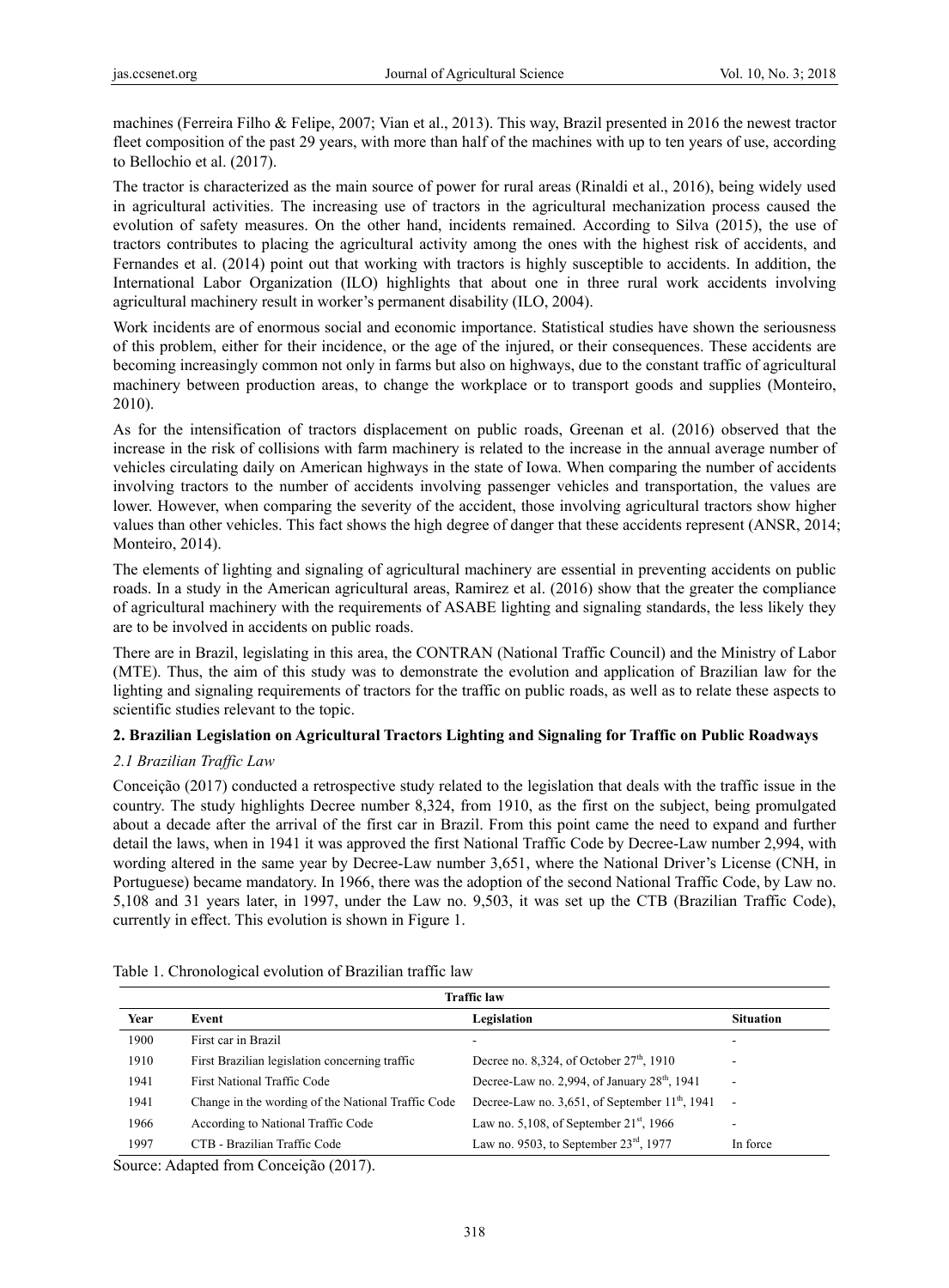In view of the technological evolution, the increasing population and vehicle fleet, as well as the interrelationships of traffic and the number of accidents, it is necessary to demand that the competent bodies are aware of the changes to innovate and adapt the legislation to this reality. In this sense, the CTB has already undergone several amendments, mainly related to mandatory equipment. In 1998, the CONTRAN (National Traffic Council) Resolution no. 14 (1998) came into force, establishing mandatory equipment for the fleet of vehicles in circulation, thus to be able to circulate on public roads the vehicles should provide the required equipment, to be found by the inspection in working order. The scope of this resolution includes the following categories of vehicles, according to DENATRAN (2017):

- $\triangleright$  Automotive vehicles and electric buses;
- > Trailers and semi-trailers;
- $\triangleright$  Mopeds;
- $\triangleright$  Scooters, motorcycles and tricycles;
- > Four-wheelers;
- Wheeled and mixed tractors and
- > Track-type tractors.

Referring to tractors, this resolution remained unchanged until the end of 2013, when it was replaced by CONTRAN Resolution no. 454 (2014), currently in force and which comprises a further array of items in the subject compared to the previous resolution. Figure 2 shows the chronological evolution of resolutions related to the equipment required for tractors.

Table 2. Chronological evolution of the resolutions related to mandatory equipment for tractors to circulate on public roads

|      |                                      | <b>Mandatory equipment-CTB</b>                                                                             |                                                                          |                                                                                                                                                                                                |
|------|--------------------------------------|------------------------------------------------------------------------------------------------------------|--------------------------------------------------------------------------|------------------------------------------------------------------------------------------------------------------------------------------------------------------------------------------------|
| Year | Event                                | Legislation                                                                                                | <b>Situation</b>                                                         | Mark                                                                                                                                                                                           |
| 1998 | <b>CONTRAN</b><br>Resolution no. 14  | Law no. 9,503 of<br>September $23^{\text{rd}}$ , 1997                                                      | Increased by Resolutions no. 34/98,<br>43/98, 87/99 and 44/98, 46/98 and | Establishes mandatory equipment for<br>the fleet of vehicles in circulation and                                                                                                                |
|      |                                      | Decree no. 2,327 of<br>September $23^{\text{rd}}$ , 1997                                                   | 129/01. Altered by Resolutions no.<br>87, 228, 259 and 592/16            | other measures (includes wheeled and<br>track-type tractors).                                                                                                                                  |
| 2014 | <b>CONTRAN</b><br>resolution no. 454 | Law no. 9,503 of<br>September $23^{\text{rd}}$ , 1997<br>Decree no. $4,711$ , of<br>May $29^{th}$ , $2003$ | In force                                                                 | Alters the CONTRAN Resolution no.<br>14 to establish new safety items and<br>dimensions for agricultural and<br>construction tractors, among others,<br>capable of transiting on public roads. |

Source: Adapted from DENATRAN (2017).

## *2.2 Brazilian Legislation on Occupational Health and Safety*

In addition to the CTB, the Ministry of Labor and Employment also has legislation on safety and lighting items in tractors. Law no. 6,514 of 1977 approves the NRs (Regulation Rules) on Occupational Safety and Medicine. Discussing the issue, NR 31 (2005) and NR 12 (2010) are highlighted.

The Regulation Rules (NR) on occupational safety and health are obligatory for private and public companies and public agencies of direct and indirect administration, as well as the bodies of the legislative and judiciary that have employees covered by the CLT (Consolidation of Labor Laws). Failure to comply with laws and regulations on safety and health at work will cause to the employer the application of the penalties provided in the legislation (MTE, 2017).

The NR 31 (2005), published in 2005, concerns occupational safety and health in agriculture, livestock, silviculture, forestry and aquaculture. This provides, among others, general principles for agricultural machines. With respect to lighting, self-propelled machines manufactured from May 2008 must have the following items: headlights, position taillights, horn, rear view mirror and automatic reverse beep coupled to the transmission system. The self-propelled machines manufactured before this date must have headlights and horn.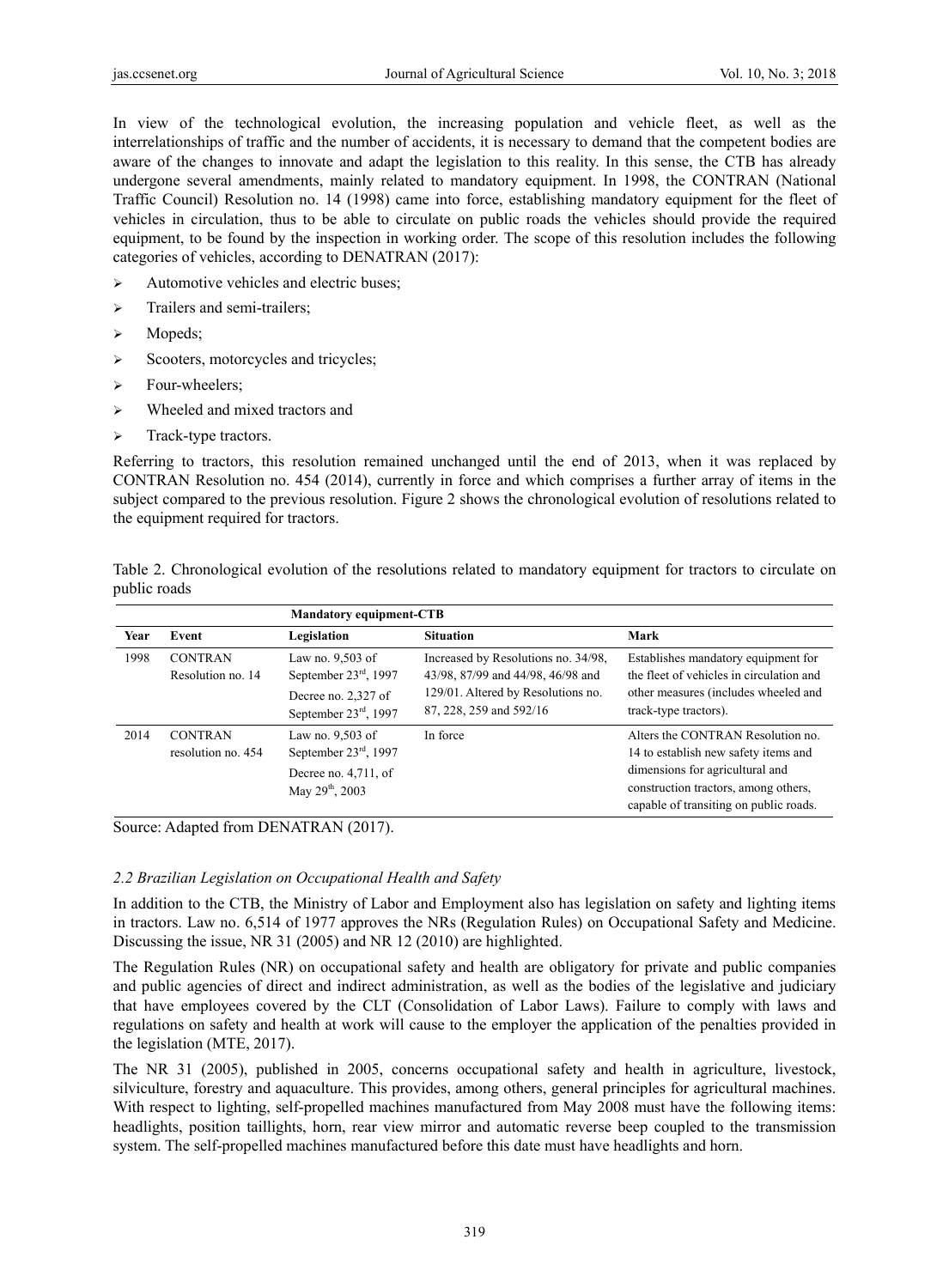In this sense, the NR 12 (2010), referring to Safety in Machinery and Equipment, also addresses this issue. This rule has undergone several updates and, in the review published in 2010, in order to cover and specify machines and applications sets, included such items for the lighting of agricultural tractors. Thus, it is possible to see in Figure 3 the chronological evolution of the Regulation Rules in the aspect related to the lighting of agricultural tractors.

Table 3. Chronological Evolution of the Regulation Rules related to lighting in tractors

| <b>Mandatory equipment-MTE</b> |                                                                                                                                     |                                                                                                                                                                                                          |                                                                                                                                                                                                                       |  |
|--------------------------------|-------------------------------------------------------------------------------------------------------------------------------------|----------------------------------------------------------------------------------------------------------------------------------------------------------------------------------------------------------|-----------------------------------------------------------------------------------------------------------------------------------------------------------------------------------------------------------------------|--|
| Year                           | Event                                                                                                                               | Legislation                                                                                                                                                                                              | Mark                                                                                                                                                                                                                  |  |
| 1977                           | NR (Regulation Rules)                                                                                                               | Approved by Law no. 6,514, of December<br>$22nd$ , 1977, through Ordinance no. 3,214,<br>of June $8th$ , 1978                                                                                            | No specific requirements of lighting for<br>tractors                                                                                                                                                                  |  |
| 2005                           | Establishes the NR 31:<br>Occupational Safety and Health<br>in Agriculture, Livestock,<br>Silviculture, Forestry and<br>Aquaculture | MTE Ordinance no. 86 of March 3 <sup>rd</sup> , 2005<br>Undergoes changes:<br>MTE Ordinance no. 2,546, of December<br>$14^{th}$ , 2011<br>MTE Ordinance no. 1,896, of December<br>$9^{\text{th}}$ , 2013 | It establishes, among others, general lighting<br>principles for agricultural machinery<br>manufactured from May 2008                                                                                                 |  |
| 2010                           | Review of NR 12: Safety in<br>Machines and Equipment                                                                                | Annex inserted by MTE Ordinance no.<br>197 of December $17th$ , 2010                                                                                                                                     | Adds Annex XI relating to machines and<br>implements for agricultural and forestry use,<br>which aligns with the NR 31 the general<br>principles of lighting for agricultural<br>machinery manufactured from May 2008 |  |

*2.3 Items Related to Lighting and Signaling in Tractors, According to the Legislation Requirements of CONTRAN and Ministry of Labor and Employment* 

Based on the evolution of the legislation aspects on this area, it is possible to draw a parallel comparison between the requirements of the different regulations from CONTRAN and Ministry of Labor and Employment (MTE) with their in force period, seen in Figure 1.

|                                                                        | <b>CONTRAN</b><br><b>Resolution no. 14</b>    | <b>MTE NR31</b>                   | <b>MTE NR12</b>                      | <b>CONTRAN</b><br><b>Resolution no. 454</b> |
|------------------------------------------------------------------------|-----------------------------------------------|-----------------------------------|--------------------------------------|---------------------------------------------|
| Period in force                                                        | <b>From February 1998</b><br>to December 2013 | <b>From March</b><br>2005-Present | <b>From December</b><br>2010-Present | <b>From January</b><br>2014-Present         |
| Headlights                                                             | X                                             | X                                 | $\mathbf x$                          | X                                           |
| Position taillights                                                    | $\mathbf{X}$                                  | $\mathbf{X}$                      | $\mathbf{x}$                         | $\mathbf{X}$                                |
| Brake lights                                                           | $\mathbf{X}$                                  | $\qquad \qquad \blacksquare$      | $\blacksquare$                       | $\mathbf{X}$                                |
| Reverse lights                                                         | $\overline{\phantom{a}}$                      | $\qquad \qquad \blacksquare$      | $\overline{\phantom{a}}$             | $\mathbf{X}$                                |
| Automatic audible reverse signal<br>coupled to the transmission system | $\overline{\phantom{a}}$                      | $\mathbf{X}$                      | $\mathbf{x}$                         | $\mathbf{X}$                                |
| Horn                                                                   | $\overline{\phantom{0}}$                      | $\mathbf{X}$                      | $\mathbf{x}$                         | $\mathbf{X}$                                |
| Turn signal lights, front                                              | $\mathbf{X}$                                  | -                                 | $\overline{\phantom{a}}$             | $\mathbf{X}$                                |
| Turn signal lights, rear                                               | $\mathbf{X}$                                  | ٠                                 | $\overline{\phantom{a}}$             | $\mathbf{x}$                                |
| Hazard lights                                                          | ٠                                             | -                                 | $\overline{\phantom{a}}$             | $\mathbf{X}$                                |
| Back plate lighting                                                    | ٠                                             | ٠                                 | $\overline{\phantom{0}}$             | $\mathbf{X}$                                |
| Retro Reflective tapes                                                 | ٠                                             | -                                 | $\overline{\phantom{a}}$             | $\mathbf{X}$                                |
| Rearview mirror                                                        | $\mathbf{X}$                                  | X                                 | $\mathbf{x}$                         | $\mathbf{X}$                                |
| Seat belt                                                              | ٠                                             | $\mathbf{X}$                      | $\mathbf{x}$                         | $\mathbf{X}$                                |
| Rollover protective structure (ROPS)                                   | $\blacksquare$                                | $\mathbf{X}$                      | $\mathbf{x}$                         | $\overline{\phantom{a}}$                    |

Figure 1. Comparison of legislative requirements of CONTRAN and MTE for items related to lighting and signaling in tractors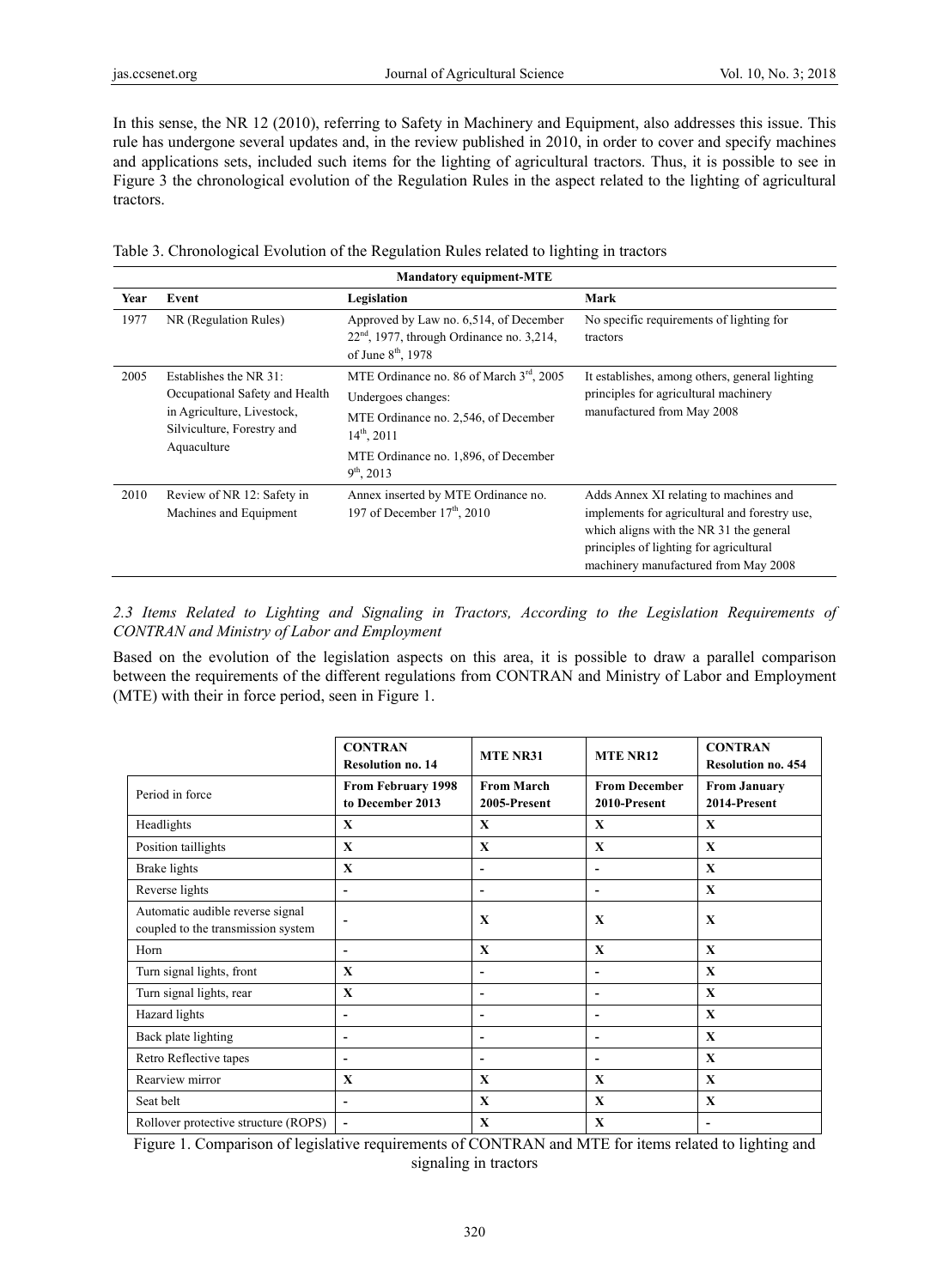The data analysis shows that the CONTRAN legislation has become more comprehensive over the years, having a greater range in lighting and signaling requirements of tractors when in traffic on public roadways. Currently, the amount of items required by Resolution no. 454 (2014), which is in force, is 216% higher than Resolution no. 14 (1998), which lasted until the end of 2013. The added items were related to lighting and reverse sound signal, horn, turn signals, rear plate lighting, retro-reflective tapes and seat belt.

Regarding the MTE, the requirements in this area, given by NR 31 (2005) and NR 12 (2010), are more recent, becoming effective in 2005 and 2010, respectively. As for the number and content of the requirements, they are equivalent in the two regulations and the items are contained in the resolution CONTRAN no. 454 (2014), except for the rollover protective structure. However, they present a significantly lesser extent as compared to the CONTRAN no. 454 (2014) resolution, being similar to the former resolution CONTRAN no. 14 (1998).

## **3. Brazilian Scientific Research Related to Compliance of Lighting and Signaling Items in Tractors**

# 3.1 Assessment of Lighting and Signaling Items in New Tractors and in Use, Prior to 2005

From the legal aspect, it is possible to analyze the scientific studies that carried out the verification in the field of the presence of lighting and signaling items in tractors in use and in new tractors, over the years.

In this regard, Correa et al. (2005) evaluated the safety conditions of 487 tractors in use in 270 properties and 31 new tractors available in dealerships and on display at agricultural fairs in São Paulo state, from August 2000 to December 2001. They found that the tractors in use do not favor the safety and comfort of the operator, while new tractors show a tendency to fulfill the safety and comfort requirements, having as favorable points, in most cases, the requirements for traffic on highways. Out of these, the device which was most often available in the analyzed tractors is the headlight. It can be seen in Figure 2 a comparison of the percentage of presence of the analyzed items, for the traffic on public roads, of tractors in use and tractors available to the market in 2001.



 $\blacksquare$  New tractor  $\blacksquare$  Tractor in use



Source: Adapted from Correa et al. (2005).

It was observed that the new tractors available in the market did not meet in their entirety at least two of the lighting requirements of the time. In addition, only the headlight was present in all new tractors, the item with the largest percentage also in used ones, with 82.80%. On the other hand, the reverse light represented the lowest indexes present within the analysis both for new tractors as for used ones, with 9.70% and 1.00%, respectively.

# 3.2 Ergonomics and Safety Coefficient of Agricultural Tractors

Debiase et al. (2004) created a coefficient of ergonomics and safety for agricultural tractors and applied it in 175 tractors in use in 114 properties in the state of Rio Grande do Sul, in the municipalities of Santa Maria, Restinga Seca and Cachoeira do Sul. Of the items related to lighting standards, the ones evaluated were the presence of headlights; taillights; work light; brake lights; reverse light; turn indicators; hazard lights; backrest; horn;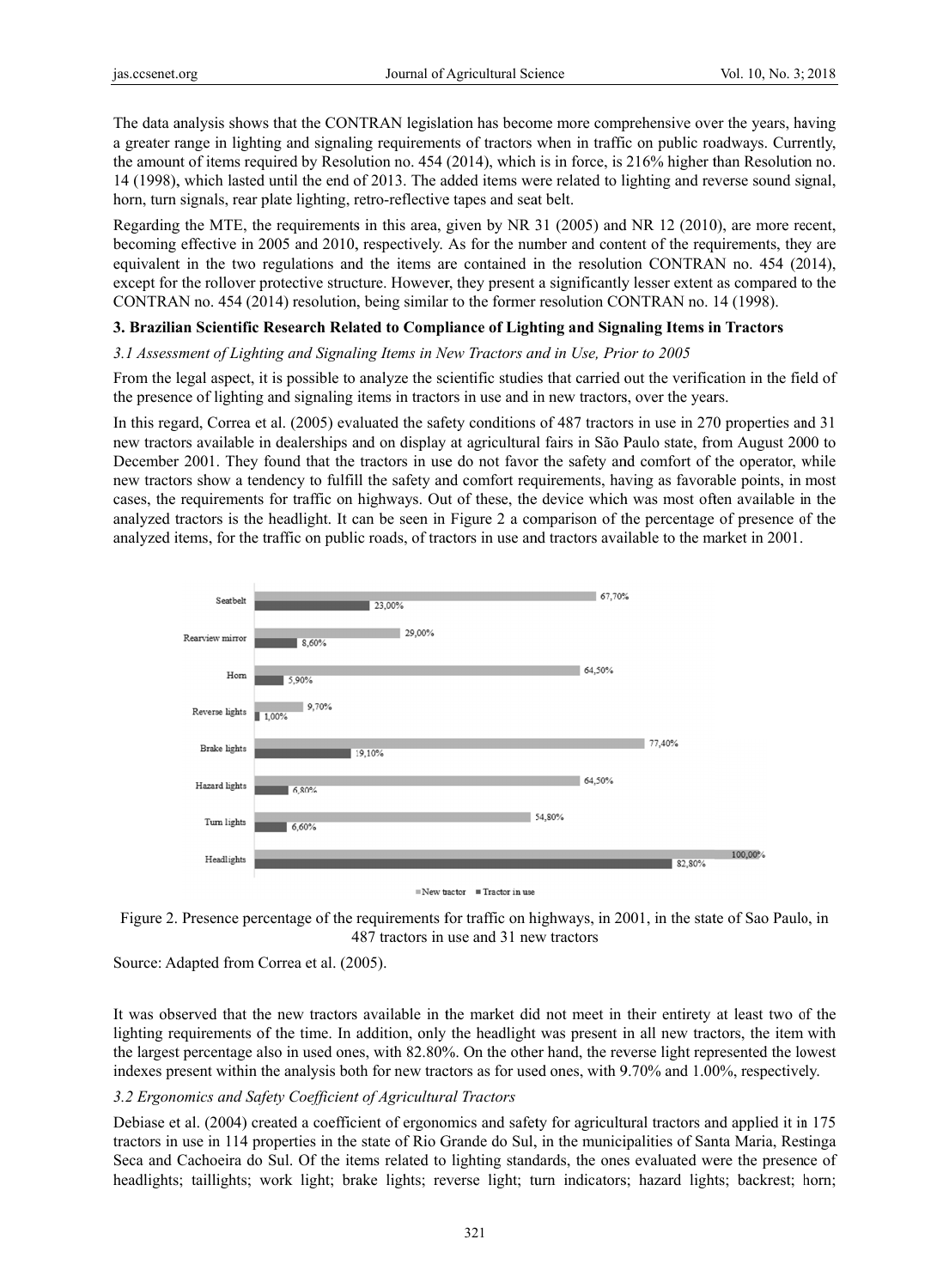rearview mirror and seat belt. In the sampled tractors, the overall average index was less than 35 on a scale up to 100, what characterizes poor conditions related to lighting and signaling in the agricultural tractors covered by the survey.

# *3.3 Lighting Information in Technical Catalogs*

As for the information contained in the catalogs of the machines, a study was conducted by Francetto et al. (2010) through the creation of a data bank with the available data from the websites of 9 brands and 141 models. From the assessment of the technical information provided by the national tractor manufacturers, the authors concluded that the data do not allow a technical comparison between models and that there is no standard among companies, and the pieces of information related to the lighting items are among ones with the highest lack of information provided by the manufacturers.

# *3.3 Evaluation of the Conservation Status of Lighting Items and Aspects Related to the Operator*

Additionally, Flores et al. (2015) demonstrated through a questionnaire applied to 35 operators, visiting 27 farms in the Zona da Mata of Minas Gerais, in 2013, that 100% of tractors in use (37% were manufactured from 2010 on) are not identified with sound or light hazard signaling alert, front and rear. Additionally, 18% of turn signal lights and 9% of the headlights were not working properly. Still, more than 60% of respondent operators transit on public roads with farm machinery, 26% do not have a driver's license and 60% did not know the rules of the Brazilian Traffic Code for the transport and driving farm machinery on public roads. These results confirm that the machines left the factories without any state inspection, without complying to the regulation rules in force at the period, as in this period the rules that established the standards for reverse lighting and sound signaling attached to the gearbox transmission, position taillights, rear and front turn signal lights, were already in force.

# *3.4 Evaluation of the Presence of Lighting Items in New Tractors in the Year 2017*

Recently, Barbieri (2017) evaluated the compliance of operating stations for agricultural tractors safety and ergonomic standards (comprised wheeled tractors with power over 50.1 hp, superior gauge to 1280 mm and 600 kg minimum weight, new, with original factory safety features, available in the Brazilian market until the month of September 2016). With regard to NR 12 (2010), regarding the mandatory lighting and signaling items that should be present in the operation station of agricultural tractors, such as: reverse beep signal, seatbelt, rearview mirror, ROPS and horn, it was found that all were present in the 34 operating stations evaluated. This figure, when compared to previous studies, shows the evolution of compliance to the legislative aspect of this issue in Brazil, where, currently, the requirements of lighting and signaling of tractors are provided by the factories and available to the buyer of the product.

## **4. Conclusions**

There has been an evolution in the Brazilian legislation for the lighting and signaling requirements of tractors for their traffic on public roadways, especially from the year 2014, with greater coverage of the items over the period in force of CONTRAN Resolution no. 454 (2014). From this evolution, there was the misalignment between the items required by the different legislative bodies on the subject and, in addition, the provisions of both the Ministry of Labor and the CONTRAN do not present technical and/or dimensional requirements relative to the location of items on the machine.

The scientific studies analyzed showed that there was also progress in the implementation of the legislation in new agricultural tractors. However, it is not enough for the machine to leave the factory with the lighting and signaling requirements, as they must be used and maintained in working conditions for its operation.

Finally, it was observed the need for the implementation of awareness campaigns in the context of road safety and the use of methods for assessing their effectiveness.

## **References**

- ANSR (Autoridade Nacional de Segurança Rodoviária). (2014). *Ficha temática de veículos agrícolas 2004 a 2013*. Retrieved from http://www.ansr.pt/Estatisticas/FichasTematicas/Documents/2014/FICHA%20TEMÁ TICA%20-%20TRACTOR%20AGRÍCOLAS.pdf
- Barbieri, J. P. (2017). *Attendance of safety and ergonomic standards at the agricultural tractor operation posts* (p. 128, Masters thesis, Universidade de Santa Maria, Santa Maria, RS, Brazil).
- Bellochio, S. D. C., Vargas, F. de, Oliveira, M. B. de, & Alonço, A. dos S. (2017). Brazilian tractors fleet estimation by time of use and sales. *Revista Scientia Agraria, 18*. https://doi.org/10.5380/rsa.v18i3.54706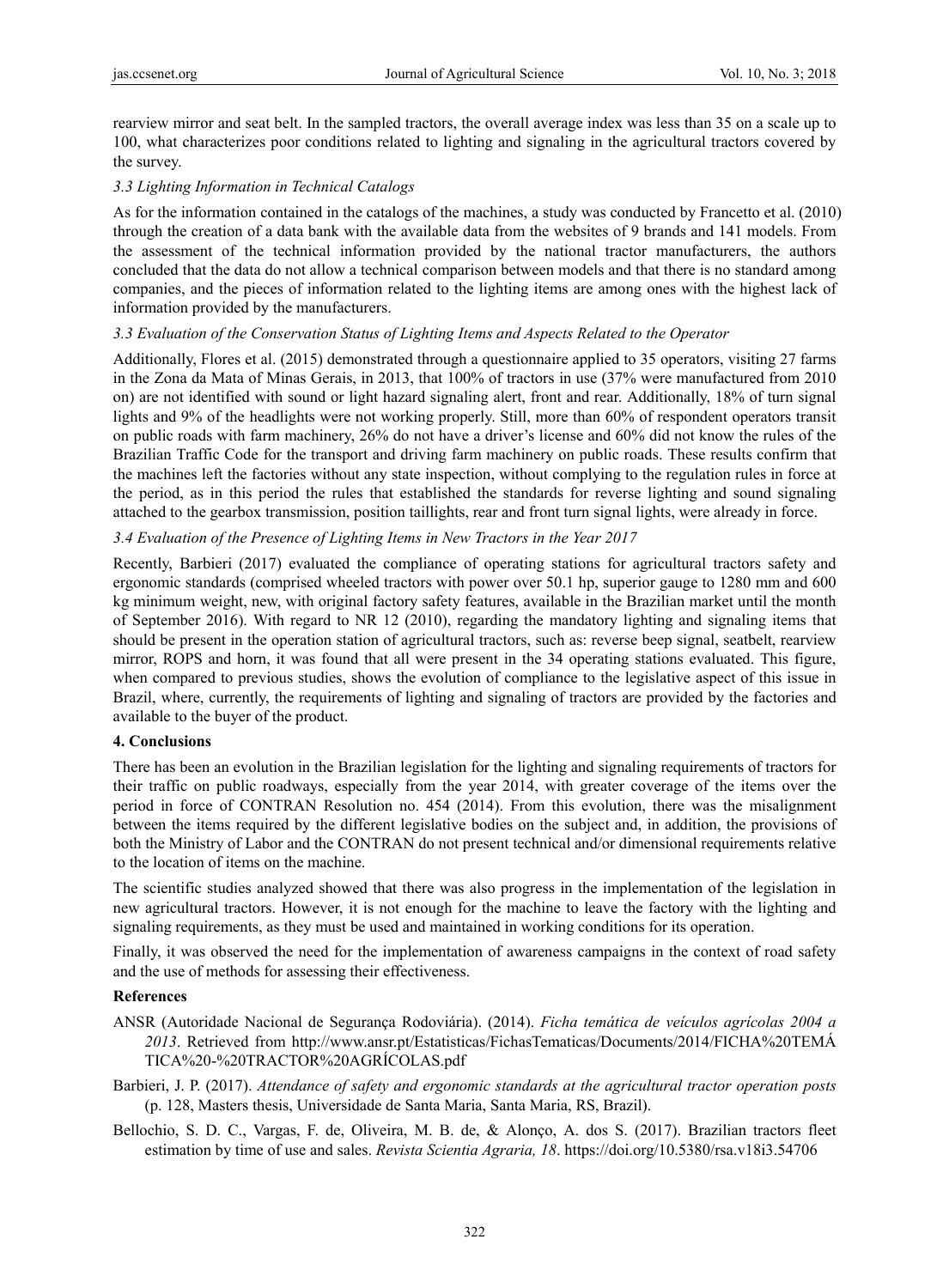- DENATRAN (Departamento Nacional de Trânsito). Retrieved from http://www.denatran.gov.br/index.php/ resolucoes
- MTE (Ministério do Trabalho e Emprego). (2005). *Portaria n°. 86, de 03 de março de 2005, NR31*. Segurança e saúde no trabalho na agricultura, pecuária silvicultura, exploração florestal e aquicultura.
- MTE (Ministério do Trabalho e Emprego). (2010). *Portaria n°. 197, de 17 de dezembro de 2010, NR12*. Segurança no Trabalho em máquinas e equipamentos.
- Conceição, T. V. da. (2017). *A relação dos motoristas brasileiros com a legislação de trânsito* (p. 104, Doctoral dissertation, Universidade Federal do Rio Grande do Sul, Porto Alegre, RS, Brazil).
- Correa, I., Yamashita, R. Y., Franco, A. V. F., & Ramos, H. H. (2005). Checking security requirements for tractors in some regions in the state of São Paulo. *Revista Brasileira de Saúde Ocupacional, 30*, 25-33. https://doi.org/10.1590/S0303-76572005000100004
- Debiase, H., Scholosser, F. J., & Pinheiro, E. D. (2004). Development of partial ergonomic and safety coefficient of agricultural tractors. *Engenharia Agrícola Jaboticabal, 24*, 727-735. https://doi.org/10.1590/S0100-6916 2004000300025
- Espíndola, C. J., & Cunha, R. C. C. (2015). A dinâmica geoeconômica recente da cadeia produtiva da soja no Brasil e no mundo. *GeoTextos, 11*, 217-238. https://doi.org/10.9771/1984-5537geo.v11i1.12692
- Flores, F. J. S., Rinaldi, P. C. N., Alvarenga, C. B. de, Fernandes, H. C., & Cidrini, I. A. (2015). Accidents with agricultural tractors in Rio Pomba county, Zona da Mata—Minas Gerais state. *Revista Agrotecnologia, 6*, 102-115. https://doi.org/10.12971/2179-5959/agrotecnologia.v6n1p102-115
- Francetto, T. R., Dagio, R. F., & Ferreira, M. F. (2010). *Information provided by the manufacturers of farming tractors in Brazil to make a comparison and a technical selection of the model to be acquired*. Paper presented at the ninth Congreso Latinoamericano y del Caribe de Ingeniería Agrícola CLIA 2010 and thirty-ninth Congresso Brasileiro de Engenharia Agrícola CONBEA 2010. Vitória, ES.
- Gergoletti, I. F. (2008). *Food production: A comparative analysis of scenarios in the perspective of environmental sustainability* (p. 191, Doctoral dissertation, Universidade Metodista de Piracicaba, Santa Bárbara d' Oeste, SP, Brazil).
- Ferreira Filho, J. B., & Felipe, F. I. (2007). *Crescimento da produção agrícola e o consumo de tratores de rodas no Brasil entre 1996-2005*. Paper presented at the forty-fifth Congresso da Sociedade Brasileira de Economia, Administração e sociologia Rural.
- Fernandes, C. H., Madeira, N. G., Teixeira, M. M., Cecon, P. P., & Leite, D. M. (2014). Accidents with tractors: nature, causes and consequences. *Revista Engenharia na Agricultura, 22*, 361-371. https://doi.org/ 10.13083/1414-3984.v22n04a08
- Greenan, M., Toussaint, M., Peek-Asa, C., Rohlman, D., & Ramirez, M. R. (2016). The effects of roadway characteristics on farm equipment crashes: A geographic information systems approach. *Injury Epidemiology, 3*, 1-16. https://doi.org/10.1186/s40621-016-0096-1
- Matos, P. F., & Pessôa, V. L. S. (2011). *A modernização da agricultura no Brasil e os novos usos do território*  (Ano 13, Vol. 2, No. 22, pp. 290-322). Geo UERJ, Instituto de Geografia da Universidade do Estado do Rio de Janeiro.
- Melo, H. M. de, Nagaoka, A. K., & Vieira, F. C. (2012). Influence of agricultural subsidies and new technologies trends in the Brazilian wheeled tractors commercialization. *Revista de Ciências Agroveterinárias, 11*, 70-76.
- Molin, J. P., Amaral, L. R., & Colaço, A. F. (2015). *Agricultura de Precisão* (1st ed.). Oficina de Textos, São Paulo, SP.
- Monteiro, L. A., et al. (2010). *Caracterização dos Acidentes Graves Ocorridos na Zona Rural na Região do Centro Oeste Paulista*. Paper presented at the Thirty-Ninth Congresso Brasileiro de Engenharia Agrícola. Vitória, ES.
- Monteiro, L. (2014). Acidentes com máquinas agrícolas matam mais que automóveis e motocicletas. *Revista Proteção, 12*. Retrieved from http://www.protecao.com.br/noticias/geral/acidentes\_com\_maquinas\_agric olas\_matam\_mais\_que\_automoveis\_e\_motocicletas/AQjyAAjy/7565
- Oliveira, M. D. M. (2000). *Operational cost and renewal point of agricultural tires tractors: Evaluation of a fleet* (p. 145, Masters thesis, Universidade de São Paulo, Piracicaba, SP, Brazil).